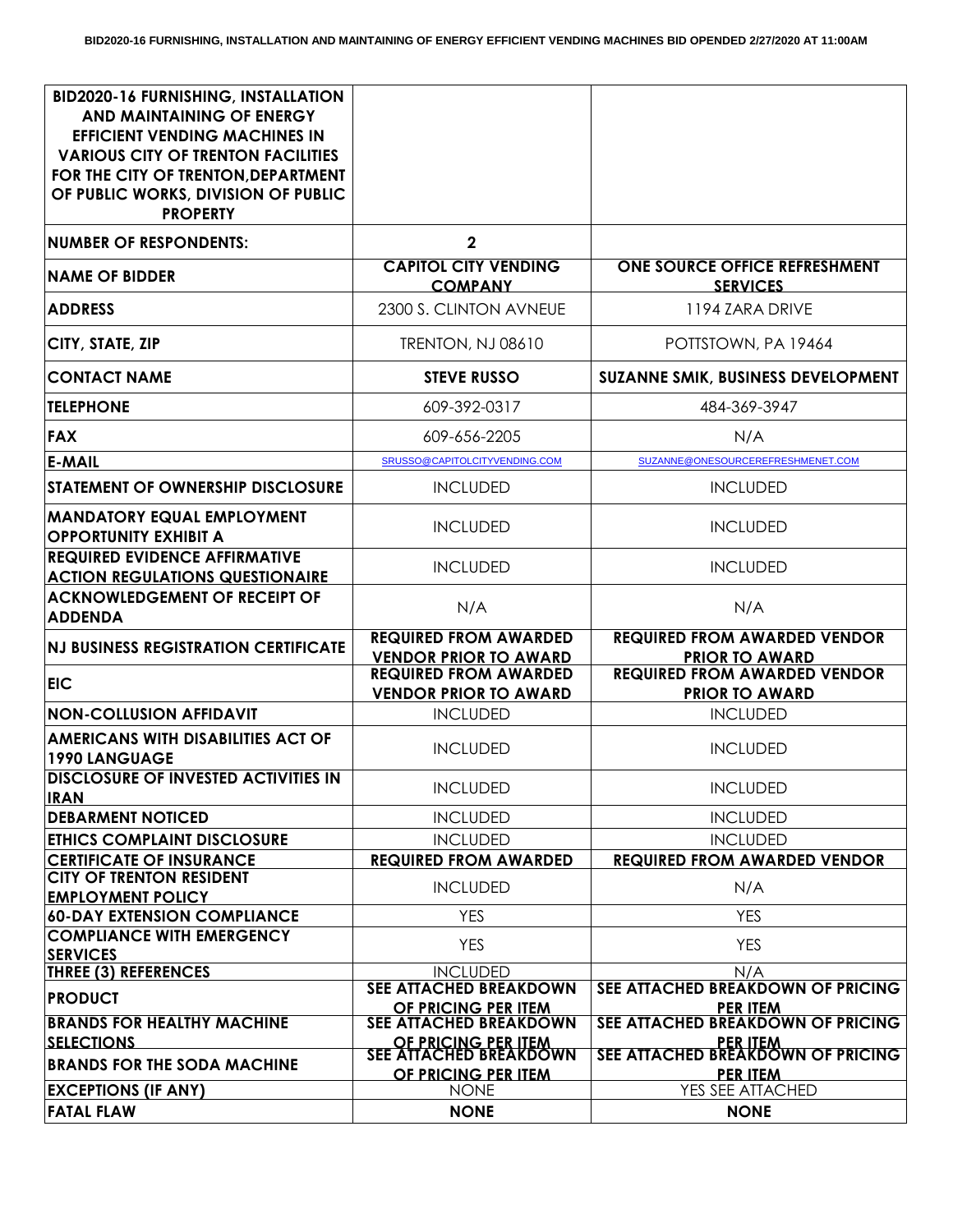**PROPOSAL PAGE** 

The undersigned proposes to furnish and deliver, install and maintain all vending machines as required in the specifications and requirements. BIDDER MUST SUBMIT A PRICE LIST FOR ALL ITEMIZED ITEMS WITH THEIR BID SUBMITTAL.

#### **PRODUCT**

**Candy Selections** 

**Cookies and Cakes** 

**Snack Selections** 

### **CURRENT UNIT PRICE**



BRANDS FOR HEALTHY MACHINE SELECTIONS: Bare Fruits, Eat Smart, Energy Bar, Kashi, Snacks for Life

| <b>PRODUCT</b>   | <b>CURRENT UNIT PRICE</b> |
|------------------|---------------------------|
| Assorted Nuts    |                           |
| Fruit            |                           |
| Nutritional Bars |                           |

**BRANDS FOR THE SODA MACHINE:** Pepsi Cola, Diet Pepsi, Coke Cola, Diet Coke, IceTea, Sprite, Dr. Pepper, Apple Juice

#### **PRODUCT**

#### **CURRENT UNIT PRICE**

Canned Soda

(12 oz Name Brands)

Water

 $2002$  Sava

 $60$ کلوټ (

BID2020-16 VENDING MACHINES FOR VARIOUS DEPARTMENTS IN THE CITY OF TRENTON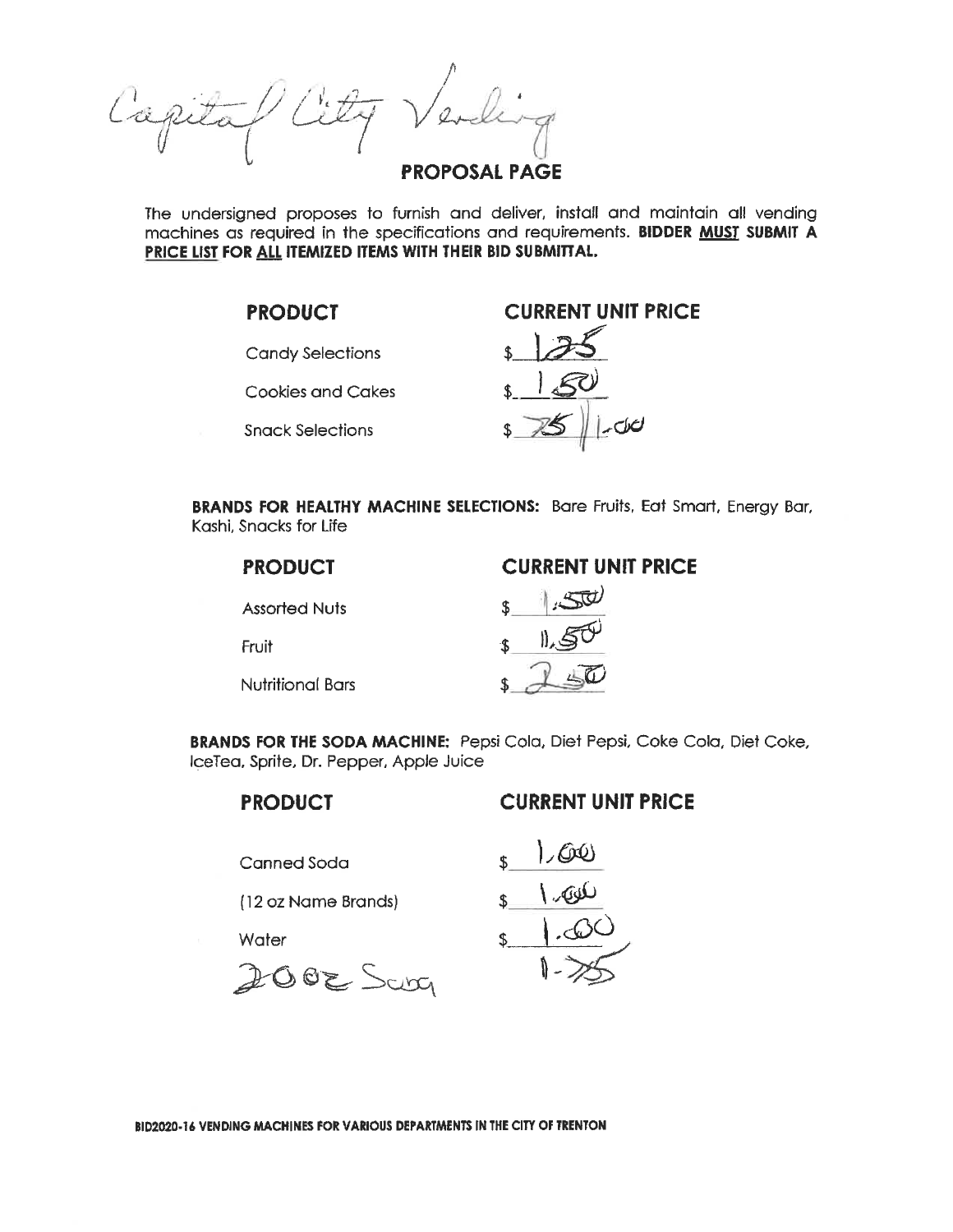Source Office Repeatments Services

**PROPOSAL PAGE** 

The undersigned proposes to furnish and deliver, install and maintain all vending machines as required in the specifications and requirements. BIDDER MUST SUBMIT A PRICE LIST FOR ALL ITEMIZED ITEMS WITH THEIR BID SUBMITTAL.

| <b>PRODUCT</b>          | <b>CURRENT UNIT PRICE</b> |
|-------------------------|---------------------------|
| <b>Candy Selections</b> | 1.75                      |
| Cookies and Cakes       | Z,00                      |
| <b>Snack Selections</b> | $\sqrt{1.50}$             |

**BRANDS FOR HEALTHY MACHINE SELECTIONS:** Bare Fruits, Eat Smart, Energy Bar, Kashi, Snacks for Life

| <b>PRODUCT</b>          | <b>CURRENT UNIT PRICE</b> |
|-------------------------|---------------------------|
| Assorted Nuts           | 8/75                      |
| Fruit Dole Fruit Cups   | 52.25                     |
| <b>Nutritional Bars</b> | $1.75 + 0.50$             |

BRANDS FOR THE SODA MACHINE: Pepsi Cola, Diet Pepsi, Coke Cola, Diet Coke, IceTea, Sprite, Dr. Pepper, Apple Juice

### **PRODUCT**

#### **CURRENT UNIT PRICE**

Canned Soda

(12 oz Name Brands)

Water  $2002$ 

 $1.50$  $1.75$ 

BID2020-16 VENDING MACHINES FOR VARIOUS DEPARTMENTS IN THE CITY OF TRENTON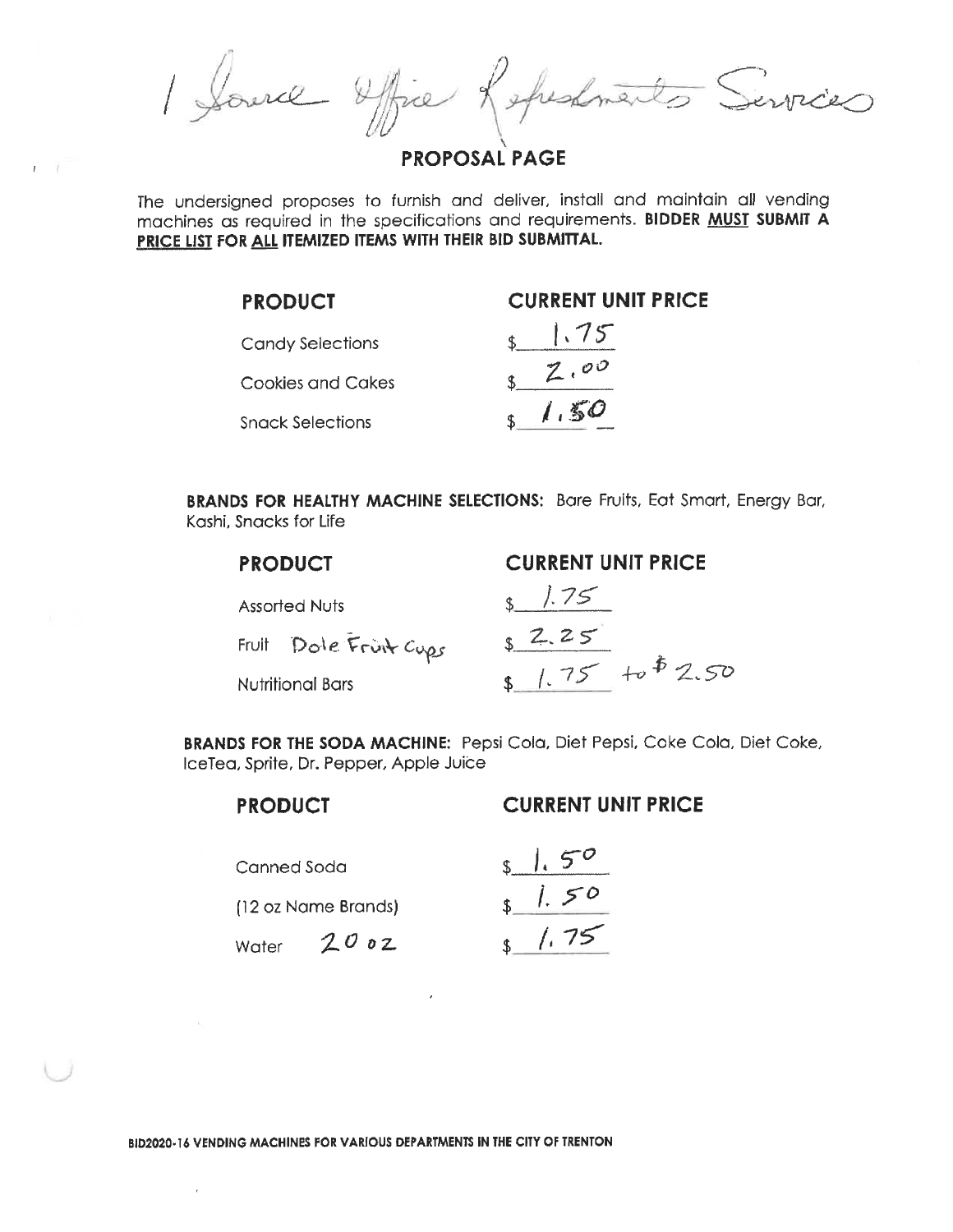# **Beverage Product List 2020**



| <b>Name</b>                                               | Category                       |                               | <b>Price</b> |
|-----------------------------------------------------------|--------------------------------|-------------------------------|--------------|
| <b>Pink Highlight Indicates Healthier Choice</b>          |                                |                               |              |
| Adirondack Seltzer Plain 12                               | 12 OZ CANS                     | \$                            | 1.50         |
| Hawaiian Punch 12                                         | 12 OZ CANS                     | \$                            | 1.50         |
| Sunkist Orange 12                                         | 12 OZ CANS                     | \$                            | 1.50         |
| Sunkist Grape 12                                          | 12 OZ CANS                     | \$                            | 1.50         |
| A & W Root Beer 12                                        | 12 OZ CANS                     | \$                            | 1.50         |
| Coke 12                                                   | 12 OZ CANS                     | \$                            | 1.50         |
| Diet Coke 12                                              | 12 OZ CANS                     | \$                            | 1.50         |
| Seagram's Ginger Ale 12                                   | 12 OZ CANS                     | \$                            | 1.50         |
| Sprite 12                                                 | 12 OZ CANS                     | \$                            | 1.50         |
| Dr. Pepper 12                                             | 12 OZ CANS                     | \$                            | 1.50         |
| Diet Dr. Pepper 12                                        | 12 OZ CANS                     | \$                            | 1.50         |
| Coke Zero 12                                              | 12 OZ CANS                     | \$                            | 1.50         |
| <b>Cherry Coke 12</b>                                     | 12 OZ CANS                     | $\overline{\boldsymbol{\xi}}$ | 1.50         |
| Fuze Tea 12                                               | 12 OZ CANS                     | \$                            | 1.50         |
| Seagrams Diet Ginger Ale 12                               | 12 OZ CANS                     | \$                            | 1.50         |
| Pepsi 12                                                  | 12 OZ CANS                     | \$                            | 1.50         |
| Diet Pepsi 12                                             | 12 OZ CANS                     | Ŝ                             | 1.50         |
| Mountain Dew 12                                           | 12 OZ CANS                     | \$                            | 1.50         |
| Wild Cherry Pepsi 12                                      | 12 OZ CANS                     | \$                            | 1.50         |
| Sunkist Orange Soda 20                                    | 20 OZ BOTTLES                  | \$                            | 1.75         |
| A & W Root beer 20                                        | 20 OZ BOTTLES                  | \$                            | 2.50         |
| Diet Sunkist 20                                           | 20 OZ BOTTLES                  | \$                            | 2.50         |
| Canada Dry Ginger Ale 20                                  | 20 OZ BOTTLES                  | \$                            | 2.50         |
| Sunkist Grape Soda 20                                     | <b>20 OZ BOTTLES</b>           | \$                            | 2.50         |
| Coke Classic 20                                           | 20 OZ BOTTLES                  | $\overline{\xi}$              | 2.50         |
| Diet Coke 20                                              | 20 OZ BOTTLES                  | \$                            | 2.50         |
| Dr. Pepper 20                                             | 20 OZ BOTTLES                  | \$                            | 2.50         |
| Diet Dr. Pepper 20                                        | <b>20 OZ BOTTLES</b>           | \$                            | 2.50         |
| Cherry Coke 20                                            | 20 OZ BOTTLES                  | \$                            | 2.50         |
| Sprite 20                                                 | 20 OZ BOTTLES                  | \$                            | 2.50         |
| Coke ZERO 20                                              | 20 OZ BOTTLES                  | $\overline{\mathsf{s}}$       | 2.50         |
| Cherry Coke ZERO 20                                       | 20 OZ BOTTLES                  | \$                            | 2.50         |
| Minute Maid Fruit Punch 20                                | 20 OZ BOTTLES                  | \$                            | 2.50         |
| Minute Maid Lemonade 20 oz Bottle                         | 20 OZ BOTTLES                  |                               | 2.50         |
| Minute Maid Pink Lemonade 20                              | 20 OZ BOTTLES                  | $\frac{5}{5}$                 | 2.50         |
| Dasani Sparkling Water Berry 20                           | 20 OZ BOTTLES                  | \$                            | 2.50         |
| Dasani Sparkling Water Lime 20                            | <b>20 OZ BOTTLES</b>           | \$                            | 2.50         |
| Pepsi 20                                                  | 20 OZ BOTTLES                  | \$                            | 2.50         |
| Diet Pepsi 20 oz. Bottle                                  | 20 OZ BOTTLES                  | \$                            | 2.50         |
| Mountain Dew 20 oz.                                       | 20 OZ BOTTLES                  | \$                            | 2.50         |
| Lipton Brisk Tea 20 oz.                                   | 20 OZ BOTTLES                  | \$                            | 2.50         |
| Wild Cherry Pepsi 20 oz.                                  | 20 OZ BOTTLES                  | \$                            | 2.50         |
|                                                           |                                |                               |              |
|                                                           |                                |                               |              |
| Diet Mountain Dew 20 oz.<br>Diet Wild Cherry Pepsi 20 oz. | 20 OZ BOTTLES<br>20 OZ BOTTLES | \$<br>\$                      | 2.50<br>2.50 |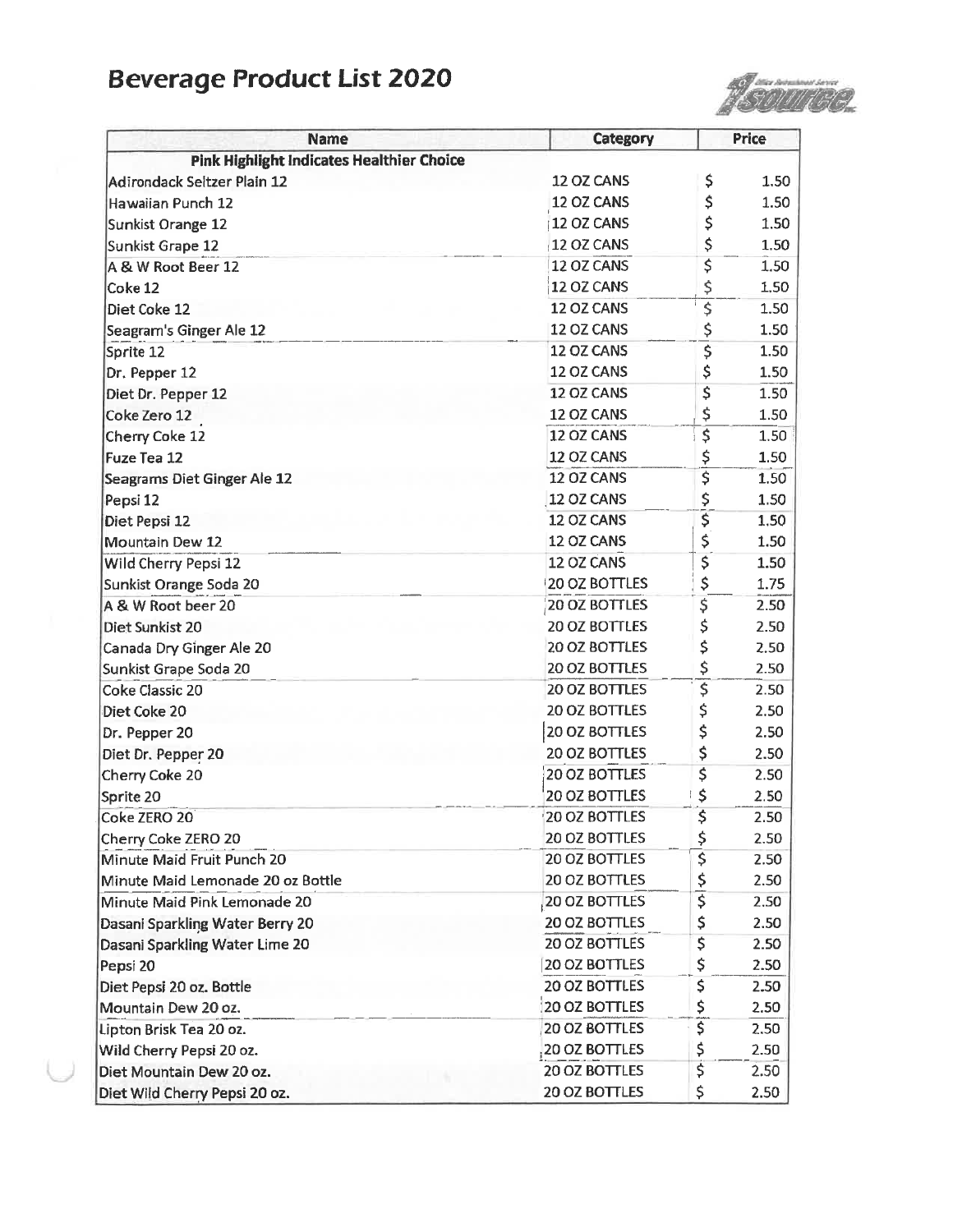# **Beverage Product List 2020**



| Lipton Green Tea Citrus 20                         | 20 OZ BOTTLES        | \$                                  | 2.50 |
|----------------------------------------------------|----------------------|-------------------------------------|------|
| Mountain Dew Voltage 20                            | <b>20 OZ BOTTLES</b> | \$                                  | 2.50 |
| Pepsi ZERO Sugar 20 oz.                            | <b>20 OZ BOTTLES</b> | \$                                  | 2.50 |
| Aquafina Splash Wild Berry 20                      | 20 OZ BOTTLES        | \$                                  | 2.50 |
| Diet Pepsi Caffeine Free 20                        | 20 OZ BOTTLES        | \$                                  | 2.50 |
| Lipton Tropical Tea 20 oz.                         | 20 OZ BOTTLES        | \$                                  | 2.50 |
| Lipton Berry Iced Tea 20 oz                        | 20 OZ BOTTLES        | \$                                  | 2.50 |
| Dasani Water 20                                    | <b>BOTTLED WATER</b> | \$                                  | 2.50 |
| Aquafina Water 20 oz.                              | <b>BOTTLED WATER</b> | \$                                  | 2.50 |
| Monster Energy 16                                  | <b>ENERGY DRINKS</b> | \$                                  | 3.50 |
| Monster Energy Rehab Lemonade 15.2                 | <b>ENERGY DRINKS</b> | \$                                  | 3.50 |
| Monster Energy Rehab Peach 15.2                    | <b>ENERGY DRINKS</b> | \$                                  | 3.50 |
| Monster Ultra Red 16                               | <b>ENERGY DRINKS</b> | \$                                  | 3.50 |
| Monster Zero Ultra White 16 oz.                    | <b>ENERGY DRINKS</b> | \$                                  | 3.50 |
| Mt Dew Kickstart Fruit Punch 16 oz                 | <b>ENERGY DRINKS</b> | \$                                  | 3.50 |
| Mt. Dew Kickstart Grape 16 oz.                     | <b>ENERGY DRINKS</b> | \$                                  | 3.50 |
| Mt Dew Kickstart Recharge Blueberry Pomegranate 12 | <b>ENERGY DRINKS</b> | \$                                  | 3.50 |
| Mt Dew Kickstart Pineapple Orange 12               | <b>ENERGY DRINKS</b> |                                     | 3.50 |
| <b>V8 Vegetable Can 12</b>                         | <b>JUICES</b>        | \$<br>\$                            | 1.50 |
| Propel Water 20 oz                                 |                      | \$                                  | 1.75 |
| Welchs Drink Apple Cranberry Can                   |                      | \$                                  | 1.50 |
| YooHoo Chocolate 12oz Can                          |                      | \$                                  | 1.50 |
| <b>Powerade Mountain Blast 20</b>                  | <b>SPORTS DRINKS</b> | \$                                  | 2.25 |
| Powerade Fruit Punch 20                            | <b>SPORTS DRINKS</b> | \$                                  | 2.25 |
| Gatorade Glacier Freeze 20                         | <b>SPORTS DRINKS</b> | \$                                  | 2.25 |
| Gatorade Fruit Punch 20                            | <b>SPORTS DRINKS</b> | \$                                  | 2.25 |
| <b>Gatorade Orange 20</b>                          | <b>SPORTS DRINKS</b> | $\overline{\boldsymbol{\varsigma}}$ | 2.25 |
| Gatorade G2 Grape 20                               | <b>SPORTS DRINKS</b> | \$                                  | 2.25 |
| Gatorade Lemon Lime 20                             | <b>SPORTS DRINKS</b> | \$                                  | 2.25 |
| <b>GROWERS PRIDE ORANGE JUICE</b>                  |                      | \$                                  | 2.25 |
| <b>GROWERS PRIDE CRANBERRY APPLE</b>               |                      | \$                                  | 2.25 |
| <b>GROWERS PRIDE APPLE JUICE</b>                   |                      | \$                                  | 2.25 |
| DUNKIN DONUTS MOCHA                                |                      | \$                                  | 3.50 |
| <b>DUNKIN DONUTS FRENCH VANILLA</b>                |                      | \$                                  | 3.50 |
| <b>STARBUCKS MOCHA FRAPPUCCINO</b>                 |                      | \$                                  | 3.50 |
| <b>STARBUCKS VANILLA FRAPPUCCINO</b>               |                      | \$                                  | 3.50 |
| <b>ISTARBUCKS DOUBLE SHOT VANILLA</b>              |                      |                                     | 3.50 |
| <b>STARBUCKS DOUBLE SHOT MOCHA</b>                 |                      | \$<br>\$                            | 3.50 |
| <b>STARBUCKS SALTED CARAMEL EXPRESSO</b>           |                      | \$                                  | 3.50 |
| <b>STARBUCKS DOUBLE SHOT EXPRESSO</b>              |                      | \$                                  | 3.50 |
|                                                    |                      | \$                                  | 3.50 |
| ARIZONA GREEN TEA                                  |                      |                                     |      |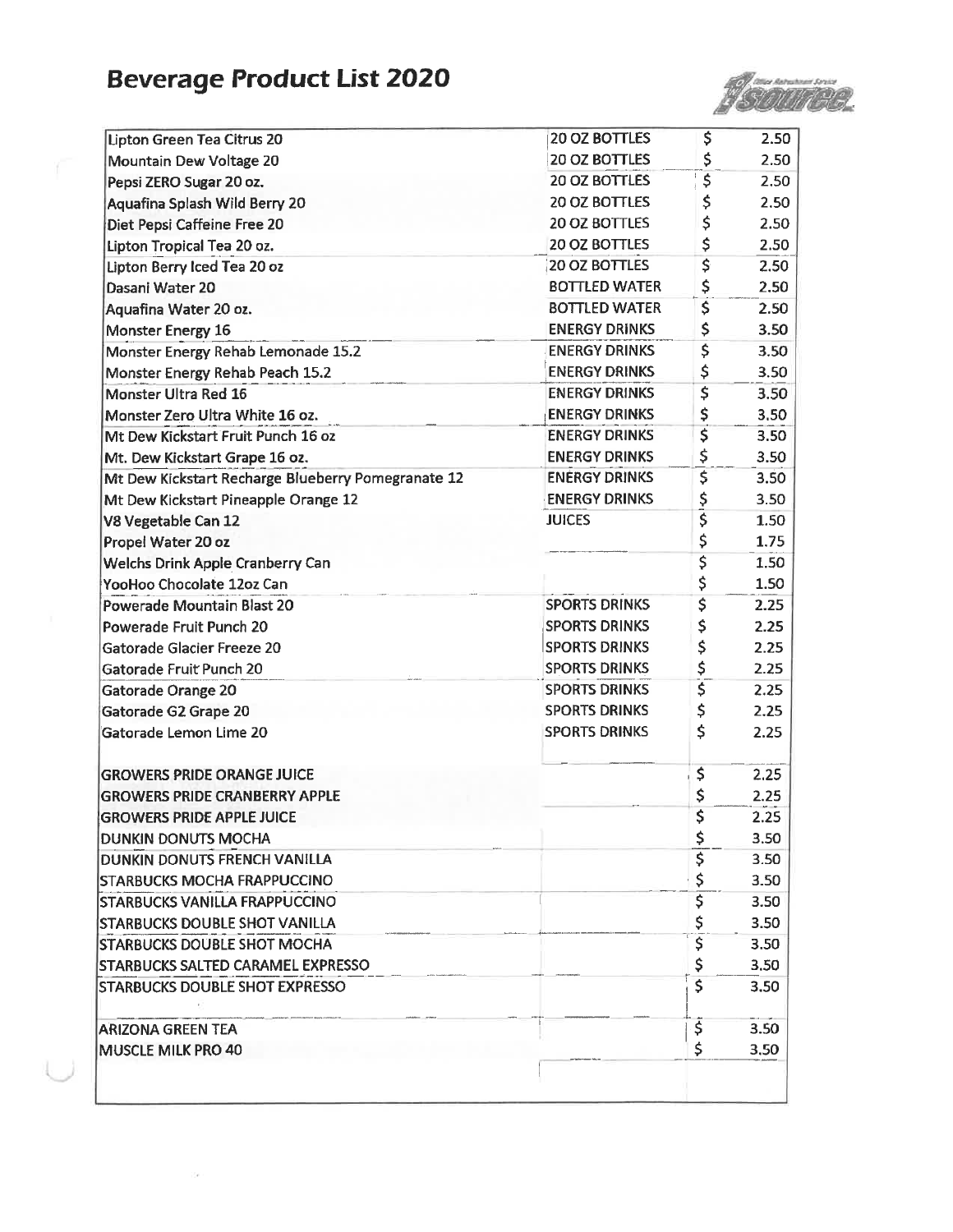# **Beverage Product List 2020**



| <b>ISNAPPLE PEACH 160Z.</b>               | 2.50              |
|-------------------------------------------|-------------------|
| <b>SNAPPLE KIWI STRAWBERRY 160Z.</b>      | 2.50 <sub>1</sub> |
| PROPEL VITAMIN BOOST STRAWBERRY RASPBERRY | 2.25              |
| <b>IV8 SPARKLING ORANGE PINEAPPLE</b>     | 2.25              |
| <b>BUBLY SPARKLING WATER GRAPEFRUIT</b>   | 1.50              |
| <b>BUBLY SPARKLING WATER CHERRY</b>       | 1.50              |
| <b>Indicates Healthier Choice</b>         |                   |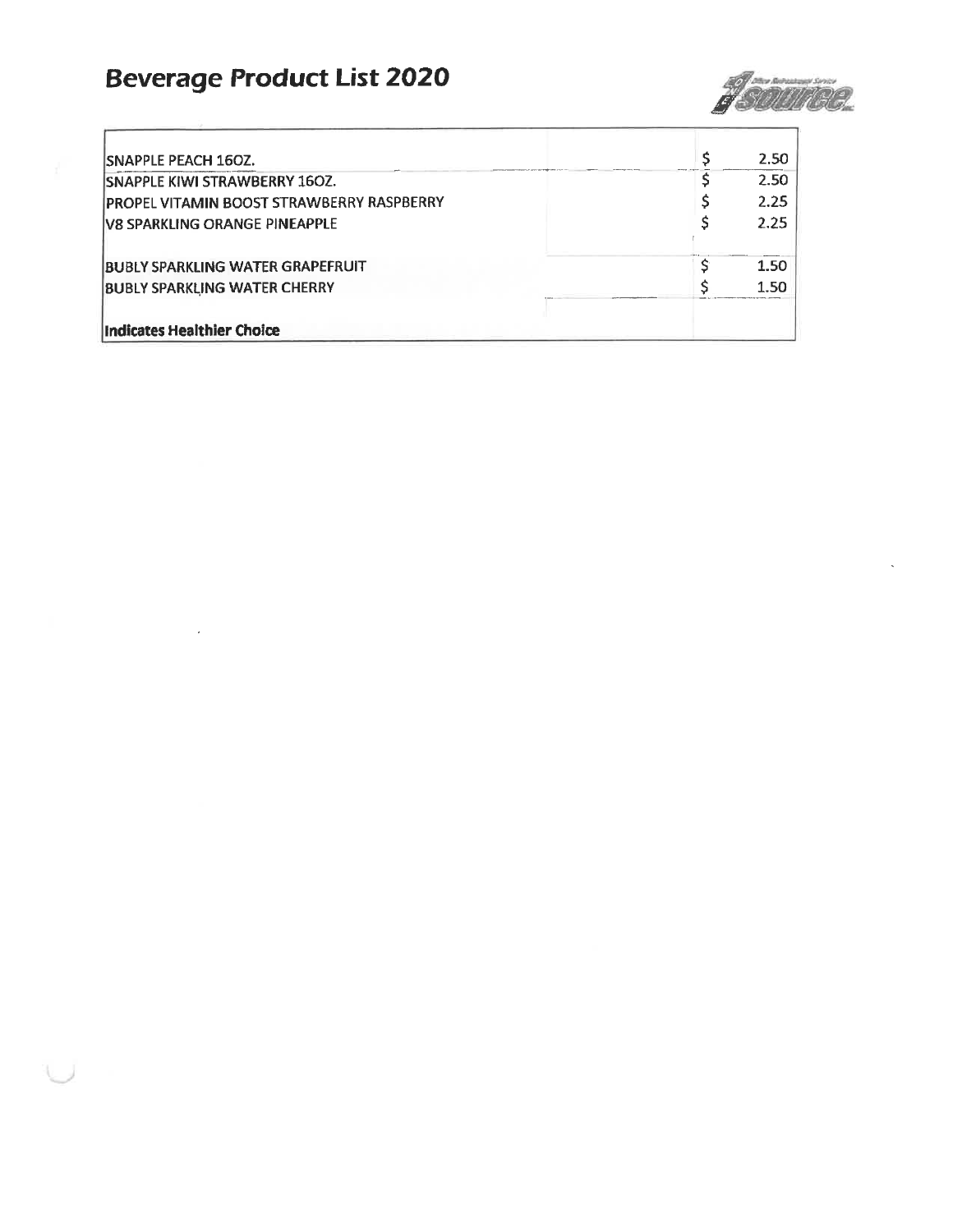## **Snack Product List 2020**



| <b>Name</b>                                        | Category                |                                      | Price |
|----------------------------------------------------|-------------------------|--------------------------------------|-------|
| Pink Highlight Indicates Healthier Choice          |                         |                                      |       |
| Nature Valley Bar Granola Oat Honey                | <b>CANDY</b>            | \$                                   | 1.75  |
| Nature Valley Bar Granola Peanut Butter            | <b>CANDY</b>            | \$                                   | 1.75  |
| <b>Caramel Creams</b>                              | <b>CANDY</b>            | \$                                   | 1.75  |
| Hershey Milk Chocolate Bar                         | <b>CANDY</b>            | \$                                   | 1.75  |
| Kit Kat                                            | <b>CANDY</b>            | \$                                   | 1.75  |
| <b>Twizzlers Strawberry Twists</b>                 | <b>CANDY</b>            | \$                                   | 1.75  |
| Peanut Chew Original White Box                     | <b>CANDY</b>            | \$                                   | 1.75  |
| Mike and Ike Original White Box                    | <b>CANDY</b>            | \$                                   | 1.75  |
| <b>Kars Sweet and Spicy Mix</b>                    | <b>CANDY</b>            | \$                                   | 1.75  |
| Bar Nutri Grain Apple Cinnamon                     | <b>CANDY</b>            | \$                                   | 1.75  |
| <b>Bar Nutri Grain Blueberry</b>                   | <b>CANDY</b>            | Ŝ                                    | 1.75  |
| <b>Bar Nutri Grain Strawberry</b>                  | <b>CANDY</b>            | \$                                   | 1.75  |
| <b>Planters Peanuts Salted</b>                     | <b>CANDY</b>            | \$                                   | 1.75  |
| <b>MM Milk Chocolate Candies</b>                   | <b>CANDY</b>            | \$                                   | 1.75  |
| <b>MM Peanut Candies</b>                           | <b>CANDY</b>            | \$                                   | 1.75  |
| <b>Snickers Singles</b>                            | <b>CANDY</b>            | \$                                   | 1.75  |
| <b>Twix Caramel Cookie Bar</b>                     | <b>CANDY</b>            | \$                                   | 1.75  |
| 3 Musketeers Singles                               | <b>CANDY</b>            | \$                                   | 1.75  |
| Sour Patch Kids                                    | <b>CANDY</b>            | \$                                   | 1.75  |
| Swedish Fish Red Single Serve                      | <b>CANDY</b>            | \$                                   | 1.75  |
| Bar Fig Whole Wheat Blueberry                      | <b>CANDY</b>            | $\overline{\mathsf{S}}$              | 1.75  |
| Bar Fig Whole Wheat Raspberry                      | <b>CANDY</b>            | \$                                   | 1.75  |
| <b>Butterfinger Singles</b>                        | <b>CANDY</b>            | \$                                   | 1.75  |
| Sweetarts Mini Chewy Display                       | <b>CANDY</b>            | \$                                   | 1.75  |
| <b>Stick Beef n Cheese</b>                         | <b>CANDY</b>            | \$                                   | 1.75  |
| <b>Black Forest Organic Gummy Bears</b>            | <b>CANDY</b>            | \$                                   | 1.75  |
| <b>Kit Kat LSC</b>                                 | <b>LARGE SIZE CANDY</b> | \$                                   | 2.50  |
| <b>Whatchamacallit LSC</b>                         | <b>LARGE SIZE CANDY</b> | \$                                   | 2.50  |
| <b>Reeses Peanut Butter Cup LSC</b>                | <b>LARGE SIZE CANDY</b> | \$                                   | 2.50  |
| Quaker Breakfast Flats Cranberry Almond            | PREMIUM CANDY           | \$                                   | 2.25  |
| Gatorade Whey Protein Bar Chocolate Chip           | PREMIUM CANDY           | Ś                                    | 3.00  |
| Kind Bar Peanut Butter Dark Chocolate              | PREMIUM CANDY           | \$                                   | 2.50  |
| Clif Bar Chocolate Chip                            | PREMIUM CANDY           | \$                                   | 2.50  |
| Clif Bar White Choc Macadamion                     | PREMIUM CANDY           | \$                                   | 2.50  |
| Jolly Rancher Bag 3 oz                             | <b>THEATRE CANDY</b>    | \$                                   | 2.50  |
| Reeses Pieces Value Vend Bag 3.5 oz                | <b>THEATRE CANDY</b>    |                                      | 2.50  |
| Mike and Ike Original Peg Bag 5 oz                 | THEATRE CANDY           | $rac{5}{5}$                          | 2.50  |
| Original Gummi Sour Worms 4.5 oz                   | THEATRE CANDY           | \$                                   | 2.50  |
| Lance Toastchee Peanut Butter Cheese Cracker       | <b>CRACKER</b>          | $\overline{\boldsymbol{\mathsf{s}}}$ | 1.25  |
| Lance Toasty Peanut Butter on Cracker              | <b>CRACKER</b>          | \$                                   | 1.25  |
| Lance Cream Lemon Nekot Cookies                    | <b>CRACKER</b>          | \$                                   | 1.25  |
| Lance Grilled Cheese on Sandwich Cracker           | <b>CRACKER</b>          | \$                                   | 1.25  |
| Quaker Breakfast Cookies Oatmeal Raisin            | <b>COOKIES</b>          | \$                                   | 1.75  |
| Quaker Breakfast Cookies Oatmeal Chocolate Cookies | <b>COOKIES</b>          | \$                                   | 1.75  |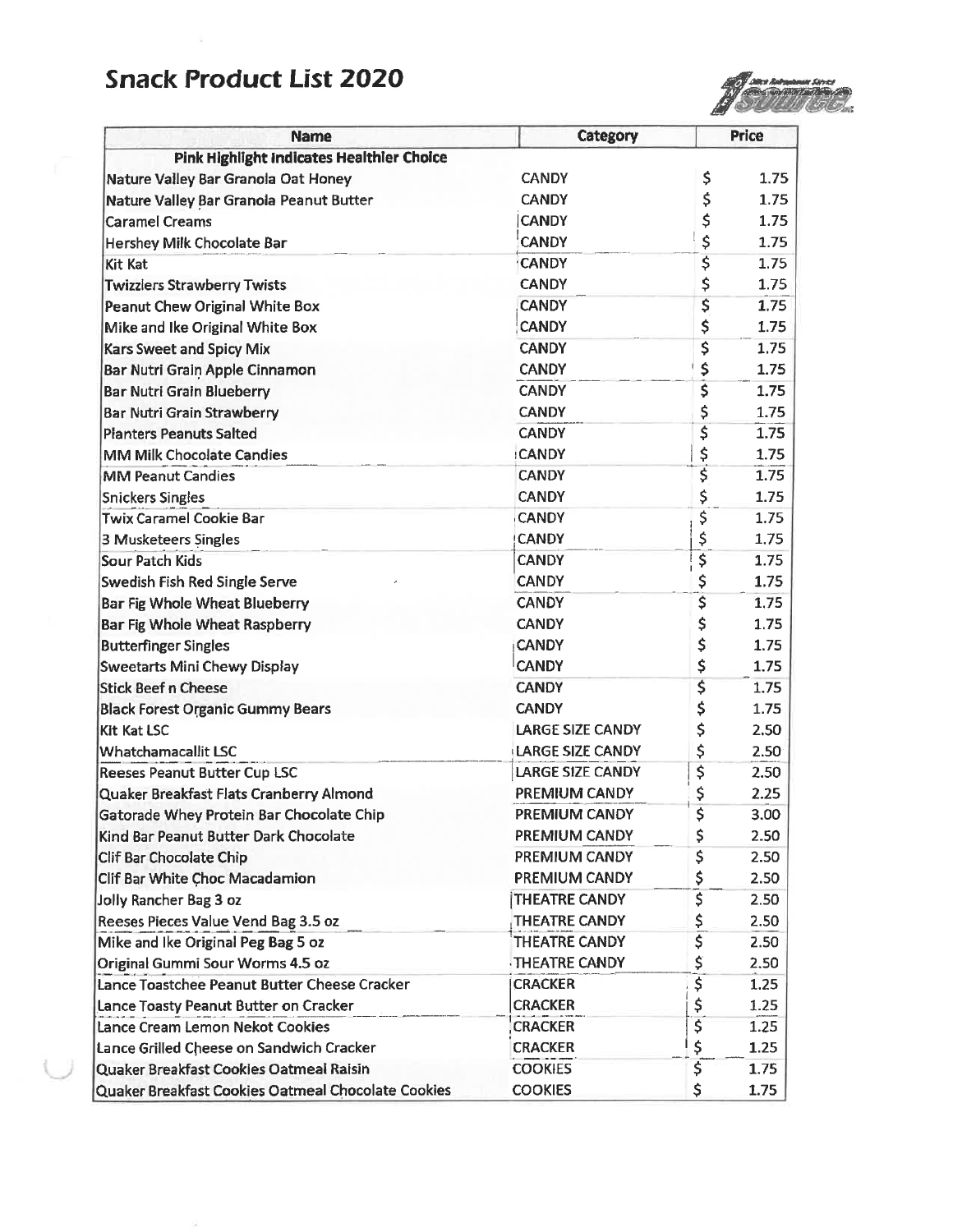## **Snack Product List 2020**



| Grandmas Vanilla Mini Sandwich Cremes 3.71 oz. | <b>COOKIES</b>      | \$                                   | 2.00 |
|------------------------------------------------|---------------------|--------------------------------------|------|
| Cookie Chocolate Chip 3 oz                     | <b>COOKIES</b>      | \$                                   | 2.00 |
| Poptart Frosted Brown Sugar Cinnamon           | <b>COOKIES</b>      | \$                                   | 1.75 |
| <b>Poptart Frosted Strawberry</b>              | <b>COOKIES</b>      | \$                                   | 1.75 |
| Combos Cheddar Cheese Pretzel 1.7 oz           | <b>COOKIES</b>      | \$                                   | 1.75 |
| Kars Wholesome Mix 2 oz                        | <b>COOKIES</b>      | \$                                   | 1.75 |
| Rice Krispies Treats Original 2.13 oz          | <b>COOKIES</b>      | Ŝ                                    | 1.75 |
| Sugar Wafers Vanilla                           | <b>COOKIES</b>      | \$                                   | 1.75 |
| <b>Large Size</b>                              |                     |                                      |      |
| Cheez It                                       | <b>SALTY SNACKS</b> | \$                                   | 1.50 |
| Andy Capp Fries Hot                            | <b>SALTY SNACKS</b> | \$                                   | 1.50 |
| Frito                                          | <b>SALTY SNACKS</b> | \$                                   | 1.50 |
| Frito Honey BBQ Twist                          | <b>SALTY SNACKS</b> | \$                                   | 1.50 |
| <b>Cheeto Crunchy</b>                          | <b>SALTY SNACKS</b> | \$                                   | 1.50 |
| Cheeto Crunchy Jalapeno Cheddar                | <b>SALTY SNACKS</b> |                                      | 1.50 |
| <b>Snyders Honey Mustard Pretzel Pieces</b>    | <b>SALTY SNACKS</b> | \$                                   | 1.50 |
| Keystone Party Mix                             | <b>SALTY SNACKS</b> | \$                                   | 1.50 |
| Keystone Party Mix Hot & Zesty                 | <b>SALTY SNACKS</b> | \$                                   | 1.50 |
| <b>Ruffles Cheddar Sour Cream</b>              | <b>SALTY SNACKS</b> | $\overline{\boldsymbol{\varsigma}}$  | 1.50 |
| Herrs Kettle Regular                           | <b>SALTY SNACKS</b> | \$                                   | 1.50 |
| Herrs Potato Regular                           | <b>SALTY SNACKS</b> | \$                                   | 1.50 |
| <b>Herrs Kettle Jalapeno</b>                   | <b>SALTY SNACKS</b> | \$                                   | 1.50 |
| <b>Dorito Cool Ranch</b>                       | <b>SALTY SNACKS</b> | \$                                   | 1.50 |
| Dorito Nacho Cheese                            | <b>SALTY SNACKS</b> | \$                                   | 1.50 |
| <b>Ruffle Regular</b>                          | <b>SALTY SNACKS</b> | \$                                   | 1.50 |
| Lays Hickory BBQ                               | <b>SALTY SNACKS</b> | \$                                   | 1.50 |
| Lays Regular Chip                              | <b>SALTY SNACKS</b> | \$                                   | 1.50 |
| <b>Goldfish Cheddar Cheese</b>                 | <b>SALTY SNACKS</b> | \$                                   | 1.50 |
| <b>Tropical Chip Plantain</b>                  | <b>SALTY SNACKS</b> | \$                                   | 1,50 |
| <b>Munchies Snack Mix Cheese Fix</b>           | <b>SALTY SNACKS</b> | \$                                   | 1.50 |
| <b>Snyders Nibblers</b>                        | <b>SALTY SNACKS</b> | \$                                   | 1.50 |
| <b>Good Natured Ranch Veggie Crisps</b>        | <b>SALTY SNACKS</b> | \$                                   | 1.50 |
| <b>Ritz Chip Sour Cream &amp; Onion</b>        | <b>SALTY SNACKS</b> | \$                                   | 1.50 |
| Keystone Veggie Ranch Chips                    | <b>SALTY SNACKS</b> | \$                                   | 1.50 |
| Cheeto Simply White Cheddar                    | <b>SALTY SNACKS</b> | \$                                   | 1.50 |
| Quaker Baked Cheddar Snack Mix                 | <b>SALTY SNACKS</b> | \$                                   | 1.50 |
| Dorito Simply Organic White Cheddar            | <b>SALTY SNACKS</b> | Š                                    | 1.50 |
| <b>Sunchip French Onion</b>                    | <b>SALTY SNACKS</b> | \$                                   | 1.50 |
| <b>Sunchip Harvest Cheddar</b>                 | <b>SALTY SNACKS</b> | \$                                   | 1.50 |
| Rold Gold Tiny.Twist Prezel                    | <b>SALTY SNACKS</b> | \$                                   | 1.50 |
| <b>Baked Cheeto Crunchy</b>                    | <b>SALTY SNACKS</b> | $\overline{\boldsymbol{\mathsf{S}}}$ | 1.50 |
| Lance Cape Cod Reduced Fat Chip                | <b>SALTY SNACKS</b> | \$                                   | 1.50 |
| <b>Ruffles Baked Cheddar Sour Cream</b>        | <b>SALTY SNACKS</b> | $\overline{\boldsymbol{\varsigma}}$  | 1.50 |
| Lays 40% Less Fat Jalapeno Cheddar Kettle Chip | <b>SALTY SNACKS</b> | \$                                   | 1.50 |
| Lays Simply Sea Salt Thick Cut                 | <b>SALTY SNACKS</b> | $\overline{\boldsymbol{\xi}}$        | 1.50 |
| <b>Smartfood White Cheddar Popcorn</b>         | <b>SALTY SNACKS</b> | \$                                   | 1.50 |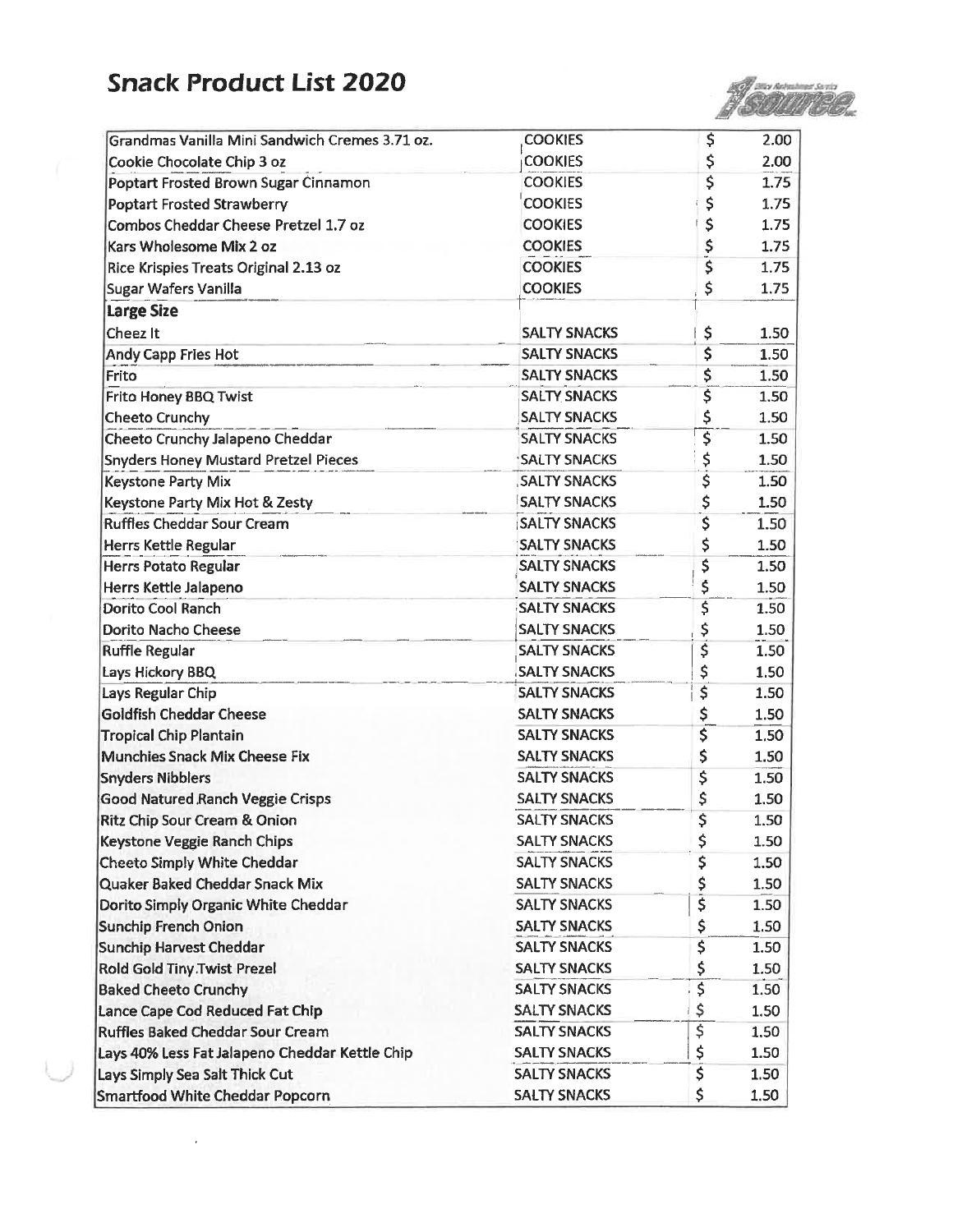### **Snack Product List 2020**

 $\epsilon$ 



| <b>TGIF Potato Skins Cheddar Bacon</b>     | <b>SALTY SNACKS</b> | \$                                  | 1.50     |
|--------------------------------------------|---------------------|-------------------------------------|----------|
| <b>Baked Jax Cheese Puffs</b>              | <b>SALTY SNACKS</b> | \$                                  | 1.50     |
| Wheat Thin Toasted Veggie Chip             | <b>SALTY SNACKS</b> | \$                                  | 1.50     |
| <b>BELVITA BREAKFAST BLUEBERRY</b>         |                     | \$                                  | 1.75     |
| NATURE VALLEY ALMOND BUTTER CUP            |                     | \$                                  | 1.75     |
| <b>RSS</b>                                 |                     |                                     |          |
| <b>Bugles</b>                              |                     | $\overline{\mathsf{S}}$             | 1.25     |
| <b>Austin Zoo Animal Cracker</b>           |                     | \$                                  | 1.25     |
| Cheez it White Cheddar                     |                     | \$                                  | 1.25     |
| Herrs popcorn original                     |                     | \$                                  | 1.25     |
| Herrs Ripple Regular                       |                     | \$                                  | 1.25     |
| Herrs Sour Cream & Onion                   |                     | \$                                  | 1.25     |
| <b>Snyders Mini Pretzel</b>                |                     | \$                                  | 1.25     |
| <b>Herrs Jalapeno Poppers</b>              |                     | \$                                  | 1.25     |
| <b>Herrs Honey BBQ Ripple</b>              |                     | ş                                   | 1.25     |
| Pringles Sour Cream & Onion 2.5oz.         |                     | \$                                  | 2.00     |
| Pringles Pizza 2.5oz.                      |                     | $\overline{\boldsymbol{\varsigma}}$ | 2.00     |
| <b>Dole Fruit Cups</b>                     |                     | \$                                  | 2.25     |
| Maruchan California Vegatable Soup         |                     | \$                                  | 2.00     |
| Maruchan Noodles Cup Hot & Spicy Chckn     |                     | \$                                  | 2.00     |
| Nissin Noodles Cup Chicken Cup             |                     | \$                                  | 2.00     |
| <b>Cereal Frosted Mini Wheats Cup</b>      |                     | $rac{5}{5}$                         | 2.25     |
| <b>Cereal Honey Nut Cherrios Cup</b>       |                     |                                     | 2.25     |
| <b>FRESH PASTRY</b>                        |                     |                                     |          |
| MRS FRESHLEY TRIPLE CHOCOLATE CAKE         |                     | \$                                  | 2.00     |
| <b>TASTYKAKE PEANUT BUTTER KANDY KAKES</b> |                     | \$                                  | 2.00     |
| TASTYKAKE BUTTERSCOTCH KRIMPET             |                     | \$                                  | 2.00     |
| MRS FRESHLEYS GLAZED HONEY BUN             |                     | \$                                  | 2.00     |
| <b>MRS FRESHLEYS CARROT CAKE BAR</b>       |                     | \$                                  | 2.00     |
| <b>MRS FRESHLEY DONUT STICKS</b>           |                     | \$                                  | 2.00     |
| MRS FRESHLEY GOURMET TEXAS CINNAMON        |                     | \$                                  | 2.00     |
| MRS FRESHLEY DONUT MINI CHOCOLATE          |                     | \$                                  | 2.00     |
| <b>IMRS FRESHLEY POWDERED DONUT</b>        |                     |                                     | 2.00     |
| <b>BUDDY BAR</b>                           |                     | \$                                  | 2.00     |
|                                            |                     |                                     |          |
| <b>DENTYNE ICE ARCTIC CHILL</b>            |                     | \$                                  | 1.25     |
| DOUBLEMINT SLIM 15 CT.                     |                     | \$                                  | 1.25     |
| 5 GUM RAIN SPEARMINT 15 CT.                |                     | \$                                  | 1.25     |
| ORBIT PEPPERMINT 14 CT.                    |                     | \$                                  | 1.25     |
| <b>LIFESAVERS 5 FLAVOR</b>                 |                     | \$                                  | $1.25 -$ |
| LIFESAVERS WINT O GREEN                    |                     | \$                                  | 1.25     |
| LIFESAVERS PEP O MINT                      |                     |                                     | 1.25     |
| <b>DOUBLEMINT 6 STICK</b>                  |                     | $rac{5}{5}$                         | 1.25     |
| <b>EXTRA PEPPERMINT 6 STICK</b>            |                     | \$                                  | 1.25     |
| EXTRA POLAR ICE 15 CT.                     |                     | \$                                  | 1.25     |